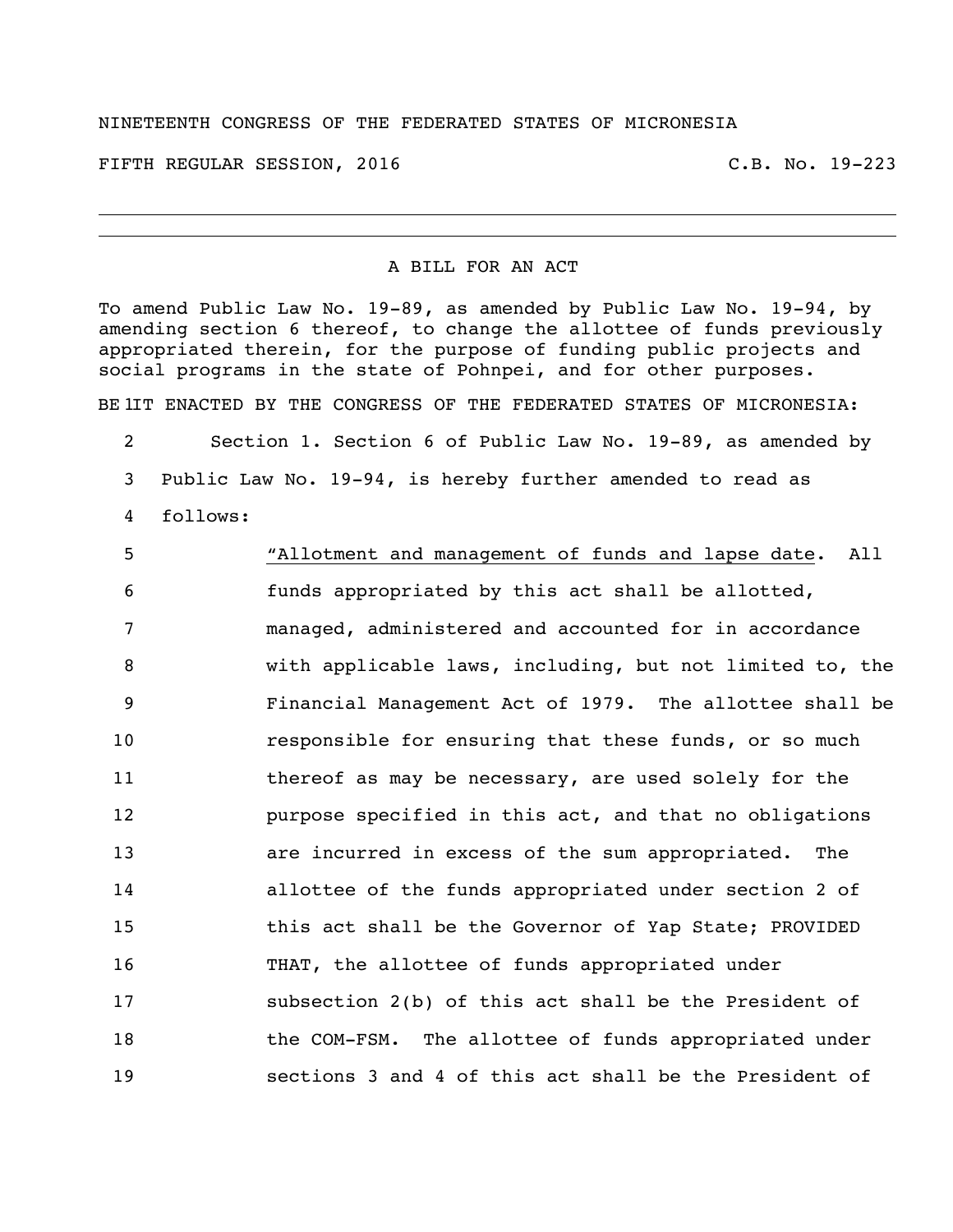| $\mathbf{1}$   | the Federated States of Micronesia or his designee;                       |
|----------------|---------------------------------------------------------------------------|
| $\overline{c}$ | PROVIDED THAT, the allottee of funds appropriated under                   |
| 3              | subsections $3(a)$ , $3(b)$ , $3(c)$ , $3(d)$ , $3(e)$ $3(f)$ , $3(g)$ ,  |
| 4              | $3(h)$ , $3(1)$ and $3(m)$ shall be the Mayor of Lelu Town                |
| 5              | Government; the allottee of funds appropriated under                      |
| 6              | subsections $3(i)$ , $3(j)$ and $3(k)$ shall be the Mayor of              |
| $\overline{7}$ | Tafunsak Municipal Government; the allottee of funds                      |
| 8              | appropriated under subsections $4(2)(a)$ shall be the                     |
| 9              | Mayor of Kolonia Town Government or his designee; the                     |
| 10             | allottee of funds appropriated under subsection $4(2)(c)$                 |
| 11             | shall be the Secretary of the FSM Department of                           |
| 12             | Education or her designee; the allottee of funds                          |
| 13             | appropriated under subsections $4(2)(b)$ , $4(2)(d)$ ,                    |
| 14             | $4(2)(e)$ , $4(2)(f)$ , $4(4)(a)$ , $4(4)(b)$ , $4(4)(c)$ , $4(4)(d)$ and |
| 15             | $4(4)(e)$ shall be the Secretary of the Department of                     |
| 16             | Transportation, Communications and Infrastructure or his                  |
| 17             | designee; the allottee of funds appropriated under                        |
| 18             | subsections $4(3)(a)$ and $4(3)(b)$ shall be the Pohnpei                  |
| 19             | Transportation Authority; the allottee of funds                           |
| 20             | appropriated under subsection $4(4)(f)$ shall be the                      |
| 21             | Pohnpei Utility Corporation. The allottee of funds                        |
| 22             | appropriated under subsections $5(1)$ , $5(3)$ , $5(4)(e)$ and            |
| 23             | 5(6) of this act shall be the Governor of Chuuk State or                  |
| 24             | his designee; PROVIDED THAT; the allottee of funds                        |
| 25             | appropriated under subsection 5(3)(d) of this act shall                   |

 $2 \times 2$